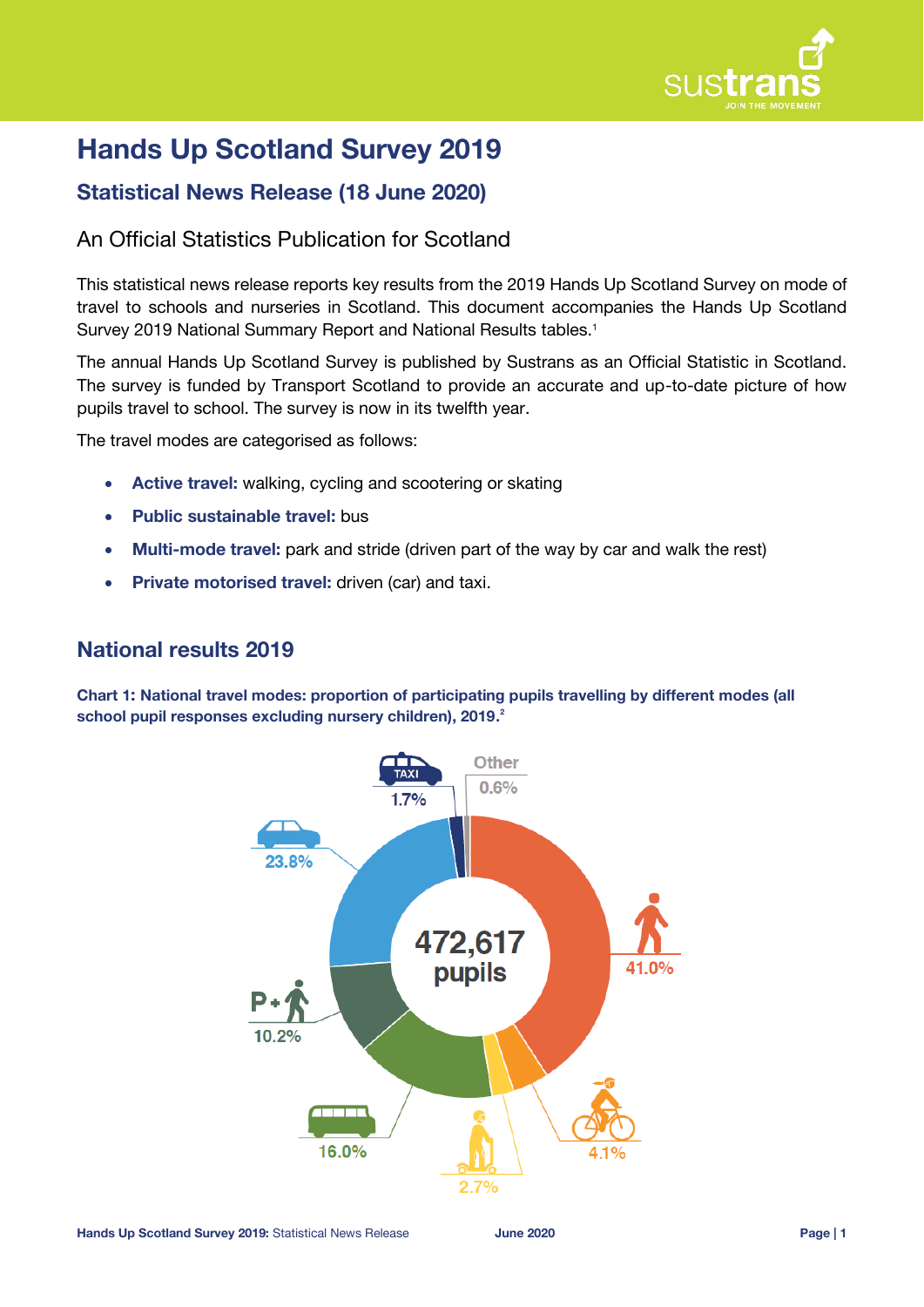

# **Active travel**

47.8% (225,908 out of 472,617) of school pupils (state and independent schools combined) said they normally travel to school in an active way, with walking as the most common mode of travel to school.

- 41.0% of school pupils (193,984) said they normally walk to school
- 4.1% of school pupils (19,395) said they normally cycle to school
- 2.7% of school pupils (12,529) said they normally scooter or skate to school.

# **Public sustainable travel**

16.0% of school pupils (75,525) said they normally travel to school by bus.

### **Multi-mode travel**

10.2% of school pupils (48,039) said they normally park and stride to school.

# **Private motorised travel**

25.5% of school pupils (120,390) said they normally travel to school using private motorised transport:

- 23.8% of school pupils (112,440) said they are normally driven to school in a car
- 1.7% of school pupils (7,950) said they normally travel to school by taxi.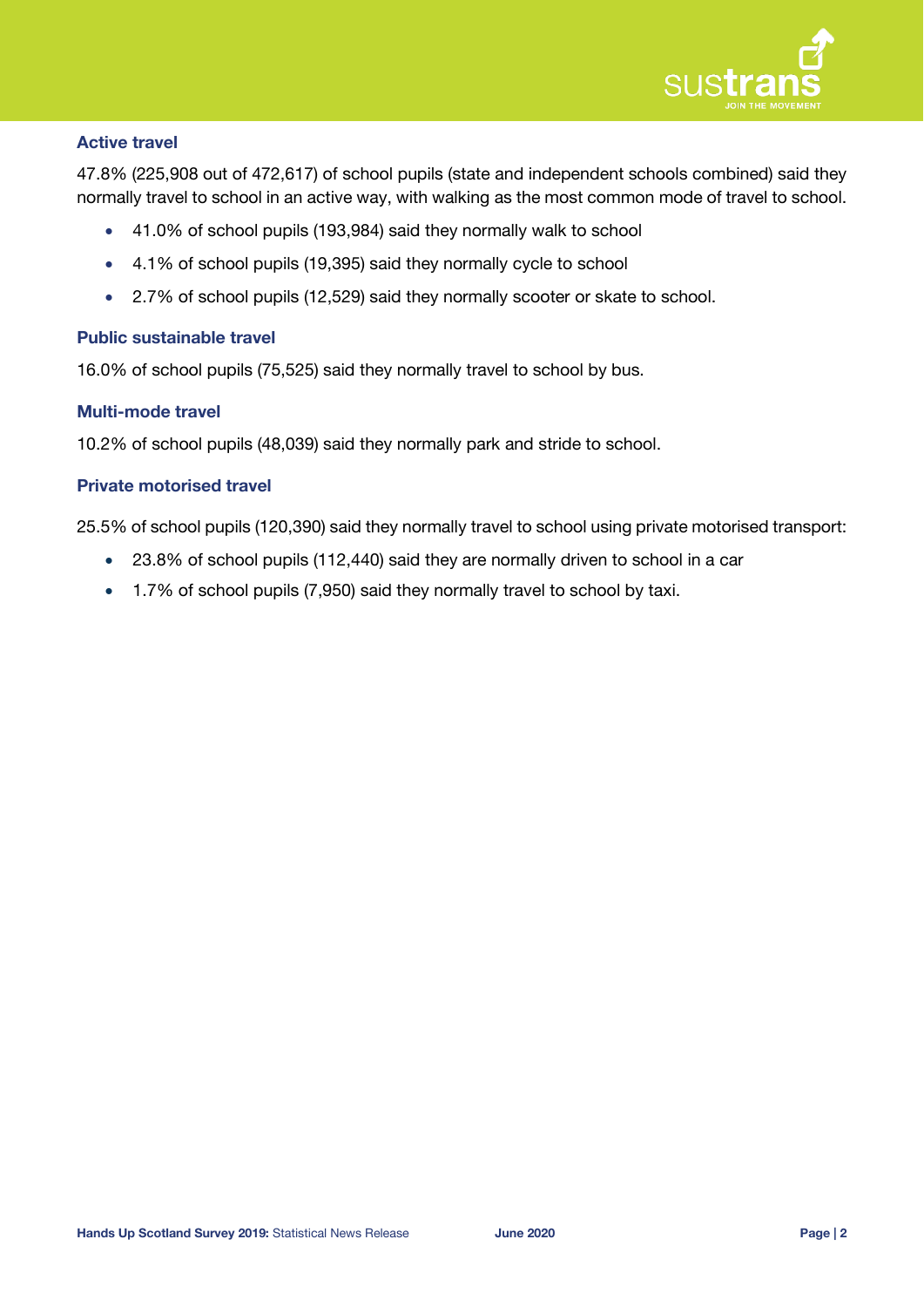

# **Response rates 2019**

# **School response rates**

In 2019, a total of 3,109 schools and nurseries took part in the survey from all 32 local authorities in Scotland. 1,981 were schools and 1,128 were nurseries. Of this, 1,968 state schools (primary, secondary and SEN) participated, which equates to 78.9% of all registered state schools in Scotland.

The total number of state schools, responding to the survey has increased from 1,917 in 2018 to 1,968 in 2019. The highest number of state schools ever to respond to the survey was recorded in 2015 at 2,045 state schools.

| School type                              | Number of<br>schools which<br>received survey | % of all schools in<br>Scotland which<br>received survev <sup>4</sup> | Number of<br>schools which<br>returned data | % of schools<br>receiving<br>survey which<br>returned data | % of all<br>schools in<br>Scotland which<br>returned data |
|------------------------------------------|-----------------------------------------------|-----------------------------------------------------------------------|---------------------------------------------|------------------------------------------------------------|-----------------------------------------------------------|
| Nursery                                  | 2,841                                         | N/A                                                                   | 1,128                                       | 39.7%                                                      | N/A                                                       |
| Primary                                  | 2,008                                         | 100.1%                                                                | 1,648                                       | 82.1%                                                      | 82.2%                                                     |
| Secondary                                | 357                                           | 99.7%                                                                 | 273                                         | 76.5%                                                      | 76.3%                                                     |
| <b>SEN</b>                               | 116                                           | 89.2%                                                                 | 47                                          | 40.5%                                                      | 36.2%                                                     |
| Independent                              | 80                                            | N/A                                                                   | 13                                          | 16.3%                                                      | N/A                                                       |
| All state schools<br>(excluding nursery) | 2,481                                         | 99.5%                                                                 | 1,968                                       | 79.3%                                                      | 78.9%                                                     |
| All schools<br>(excluding nursery)       | 2,561                                         | N/A                                                                   | 1,981                                       | 77.4%                                                      | N/A                                                       |

#### **Table 1: National response rates: number and proportion of schools responding to the survey, 2019. 3**

# **Pupil response rates**

In total, 508,169 nursery children and school pupils took part the survey. 472,617 were school pupils and 35,552 were nursery children. 468,588 state school (primary, secondary and SEN) pupils participated, which equates to 67.2% of all state school pupils enrolled in Scotland. Compared to 2018, the proportion of all state school pupils responding has increased by 0.4 percentage points (pp).

**Table 2: National response rates: number of pupils responding to the survey by school type, and proportion of respondents from the total roll by each school type, 2019. 5**

| School type                           | Number of pupil respondents | % of Scottish state school roll |
|---------------------------------------|-----------------------------|---------------------------------|
| Nursery                               | 35,552                      | N/A                             |
| Primary                               | 298,555                     | 74.9%                           |
| Secondary                             | 167,448                     | 57.3%                           |
| <b>SEN</b>                            | 2,585                       | 37.5%                           |
| Independent                           | 4,029                       | N/A                             |
| All state schools (excluding nursery) | 468,588                     | 67.2%                           |
| All schools (excluding nursery)       | 472,617                     | N/A                             |
| All schools and nurseries             | 508,169                     | N/A                             |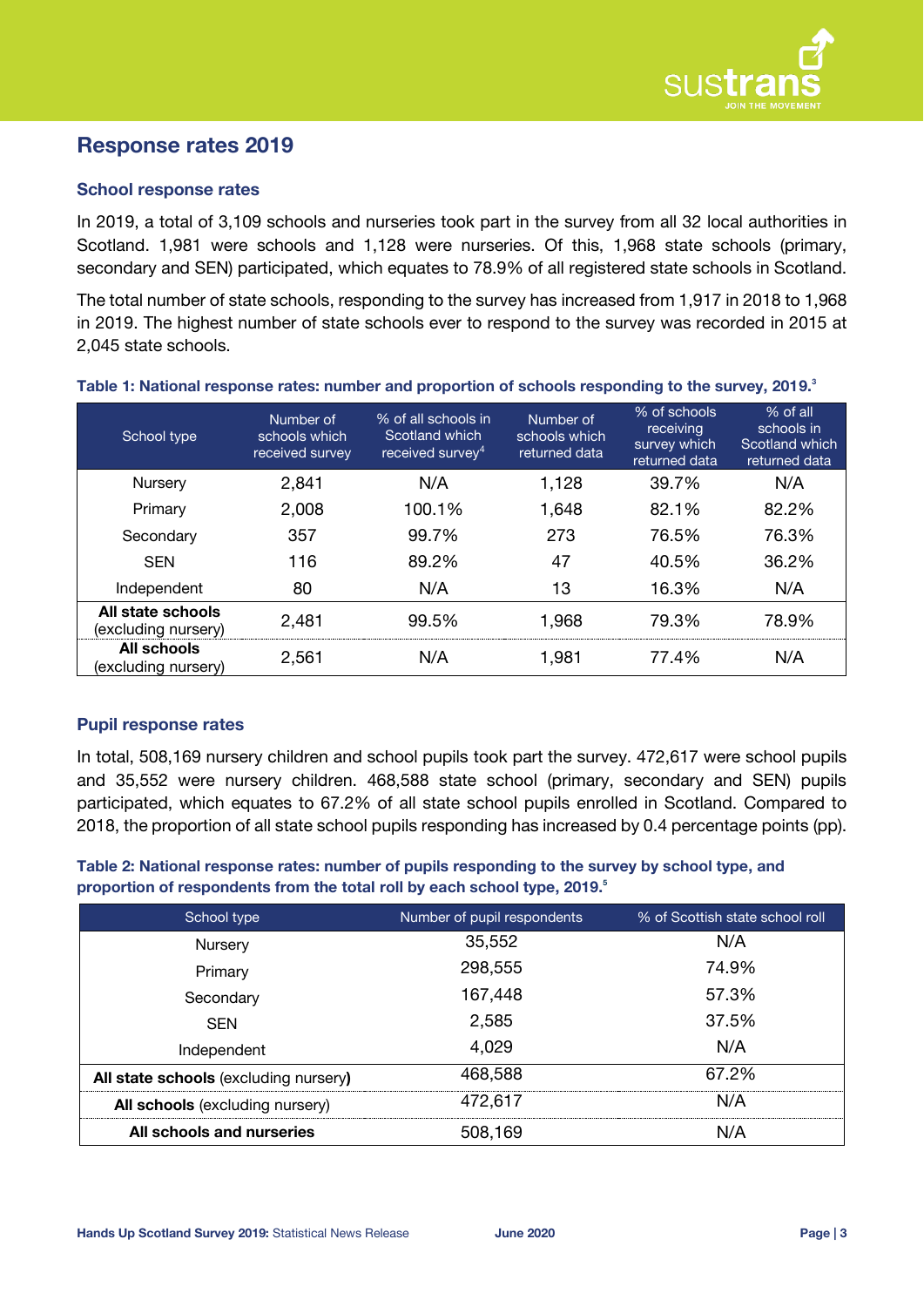

# **National results 2019: by school type**

Annual results highlight the extent of variation in travel behaviour between different school types and care should be taken when interpreting results across school types due to considerable variation in pupil response numbers. Due to rounding, row percentages may not always add up to 100%, and category totals may not always add up to the values presented for individual travel modes.

# **Nursery schools**

- 43.0% of nursery children reported normally travelling to school by an active mode
- 2.9% of nursery children reported normally travelling to school by public sustainable transport
- 4.0% of nursery children reported normally travelling to school using multi-mode travel
- 49.5% of nursery children reported normally travel to school using private motorised transport.

### **All state schools (primary, secondary and SEN) comparison**

- Primary school pupils reported the highest level of active travel to school of all school types, at 51.3%, followed by secondary school pupils at 42.9%
- The highest level of bus usage is reported in secondary schools, at 33.2% of pupils compared to 29.2% of SEN school pupils and just 6.2% among primary school pupils
- 13.1% of primary school pupils reported park and stride as their usual mode of travelling to school, compared to 4.8% of secondary school pupils
- Secondary school pupils reported the lowest levels of travel to school using private motorised transport of all school types, at 18.0% compared to 29.1% of primary school pupils and 59.7% of SEN school pupils.

| School type | Walk  | Cycle   | Scooter<br>/Skate | <b>Bus</b> | Park &<br><b>Stride</b> | <b>Driven</b><br>(car) | Taxi  | Other   | Total   |
|-------------|-------|---------|-------------------|------------|-------------------------|------------------------|-------|---------|---------|
| Nursery     | 35.9% | 3.9%    | 3.2%              | 2.9%       | 4.0%                    | 48.5%                  | 1.1%  | 0.5%    | 35,552  |
| Primary     | 41.6% | 5.7%    | 4.0%              | 6.2%       | 13.1%                   | 27.7%                  | 1.5%  | 0.2%    | 298.555 |
| Secondary   | 41.3% | 1.4%    | 0.2%              | 33.2%      | 4.8%                    | 16.6%                  | 1.4%  | 1.1%    | 167.448 |
| <b>SEN</b>  | 1.8%  | $\star$ | $\star$           | 29.2%      | $^\star$                | 12.6%                  | 47.1% | $9.0\%$ | 2,585   |

### **Table 3: National travel modes: by school type (nursery and state schools), 2019. 6**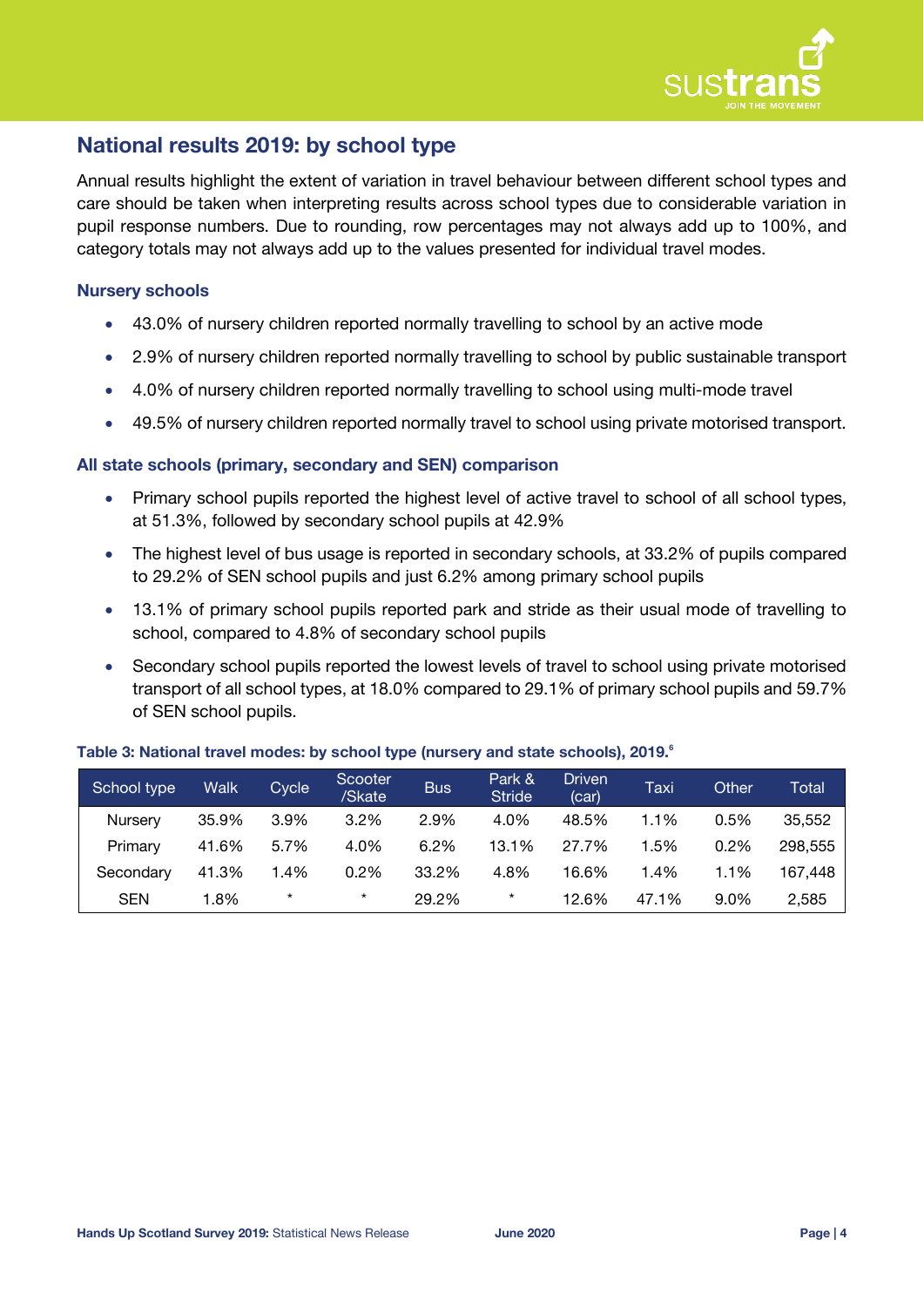

### **All state schools (primary, secondary and SEN) and independent schools comparison**

- Pupils in state schools reported higher active travel levels (48.0%) compared to independent schools pupils (20.6%)
- A higher percentage of state school pupils (16.0%) reported normally travelling to school by bus, compared to 13.9% of independent school pupils
- 10.1% of state school pupils reported travelling to school using multiple modes, compared to 17.6% of independent school pupils
- A lower percentage of state school pupils normally travel using private motorised modes at 25.3% compared to 45.2% of independent school pupils. 23.6% of state school pupils reported normally travelling to school by car compared to 44.5% of independent school pupils. However, a higher proportion of state school pupils (1.7%) travel to school by taxi, compared to independent school pupils (0.7%).

# **Table 4: National travel modes: by school type (state schools and independent schools), 2019[.](#page-9-0) 6**

| School type       | <b>Walk</b> | <b>Cycle</b> | Scooter<br>/Skate | <b>Bus</b> | Park &<br><b>Stride</b> | <b>Driven</b><br>(car) | Taxi | Other | Total   |
|-------------------|-------------|--------------|-------------------|------------|-------------------------|------------------------|------|-------|---------|
| All state schools | 41.3%       | 4.1%         | 2.7%              | 16.0%      | 10.1%                   | 23.6%                  | 1.7% | 0.6%  | 468.588 |
| Independent       | 16.1%       | 2.7%         | 1.9%              | 13.9%      | 17.6%                   | 44.5%                  | 0.7% | 2.7%  | 4.029   |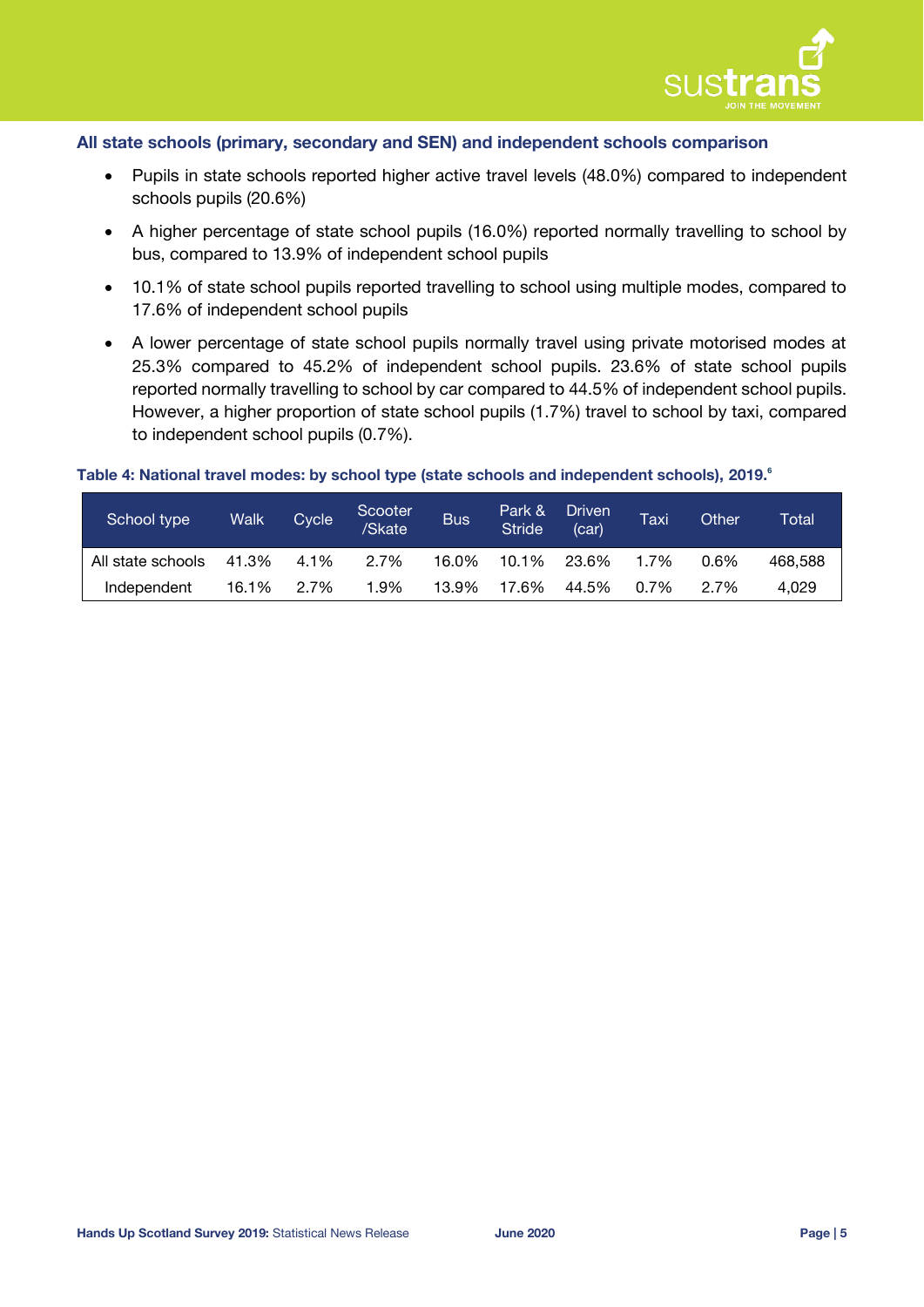

# **National results comparison: 2010-2019**

Trends in the data are analysed for the last 10 years, with the baseline year in this report being 2010. Percentage point (pp) change has been calculated based on the rounded figures presented in this statistical news release. For reference, with regard to national all school trends, a 0.1pp change is equivalent to roughly 500 pupils.

# **Active travel**

Since 2010, active travel to school has remained the most frequently reported mode of travel to school across Scotland.

- Overall, there has been a steady decline in school pupils reporting walking to school, from 45.8% in 2010 to the lowest recorded level of 41.0% in 2019.
- The increasing trend in cycling amongst school pupils has continued in 2019, increasing from 2.8% in 2010 to the highest recorded levels of 4.1% in 2019.
- The percentage of pupils who say they normally scooter or skate to school increased from 0.7% in 2010 to 2.8% in 2013. Between 2014 and 2019 levels have remained fairly stable, between 2.7% and 2.9%, although there was a fall to 2.4% in 2018.

### **Public sustainable travel**

Bus use has decreased from 18.2% in 2010 to the lowest recorded level of 16.0% in 2019.

### **Multi-mode travel**

The percentage of pupils normally travelling to school by park and stride has increased from 7.4% in 2010 to a high of 10.2% in 2019. Between 2010 and 2015 park and stride to school rose slowly to 7.8%. Between 2015 and 2016, this increased by 1.5pp (to 9.3% in 2016), and has since increased by a further 0.8pp in 2019.

### **Private motorised travel**

Levels of private motorised transport use have fluctuated slightly over the last ten years, but since the low of 23.0% in 2013 there has been a trend of increasing private motorised transport use, with a high of 25.5% in 2019.

- The proportion of pupils being driven to school in 2019 is 23.8%, representing the highest recorded percentage of pupils being driven. Since 2013, where a low of 21.4% was recorded, the trend has been towards an increase in pupils being driven to school.
- Taxi use is the least frequently reported of the motorised travel modes and use has remained fairly consistent over the past ten years of the survey, ranging between 1.6% and 1.8%.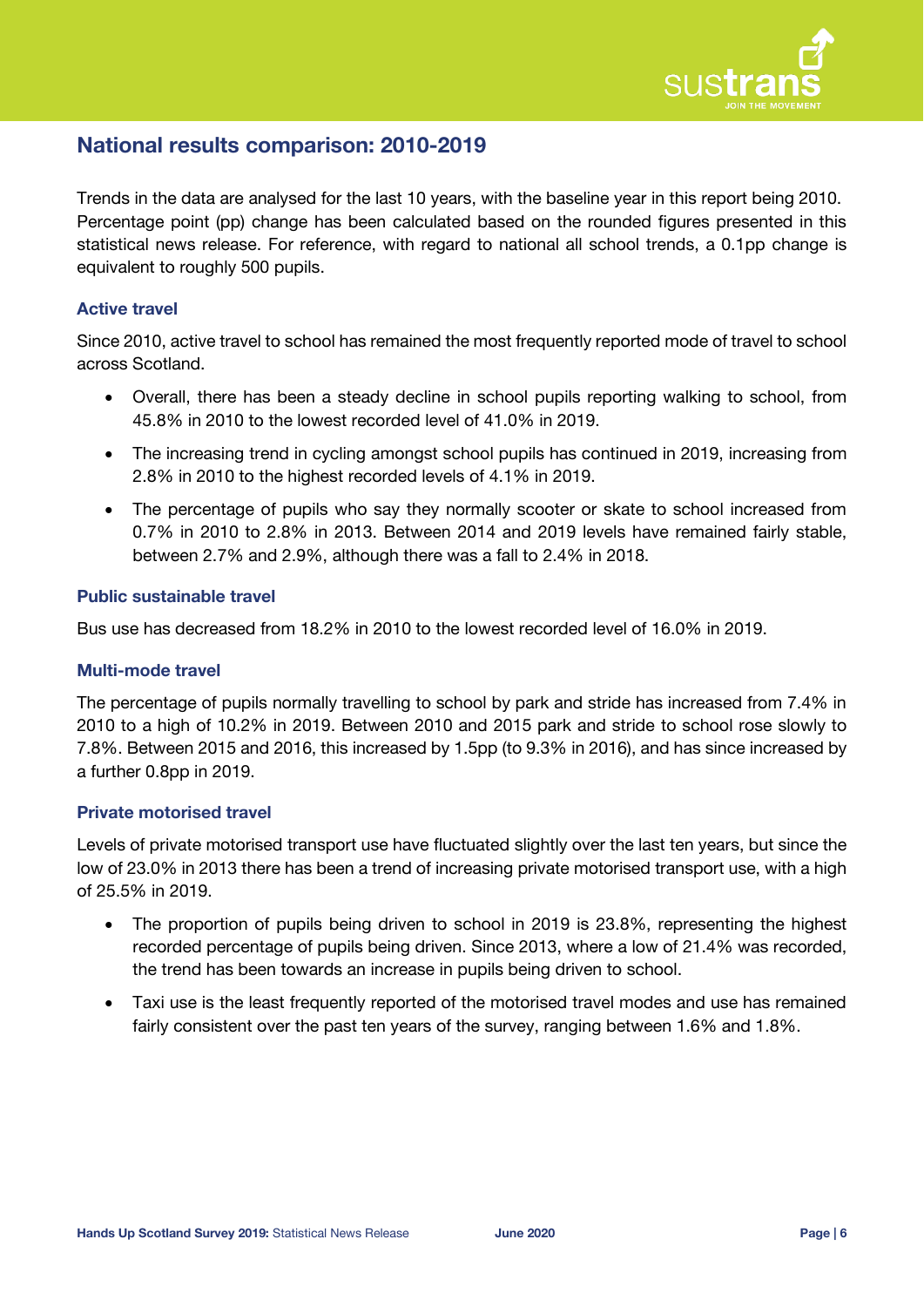

| Table 5: National travel categories: all schools (excluding nursery) 2010 - 2019. |  |
|-----------------------------------------------------------------------------------|--|

| Year | Active travel | <b>Public</b><br>sustainable<br>travel | Multi-mode<br>travel | Private<br>motorised<br>travel | Other | Total   |
|------|---------------|----------------------------------------|----------------------|--------------------------------|-------|---------|
| 2010 | 49.3%         | 18.2%                                  | 7.4%                 | 24.5%                          | 0.5%  | 439,401 |
| 2011 | 49.9%         | 18.2%                                  | 7.5%                 | 24.0%                          | 0.3%  | 427,104 |
| 2012 | 49.7%         | 18.2%                                  | 7.8%                 | 23.9%                          | 0.5%  | 457,488 |
| 2013 | 50.3%         | 18.8%                                  | 7.5%                 | 23.0%                          | 0.4%  | 467,397 |
| 2014 | 50.4%         | 17.7%                                  | 7.8%                 | 23.5%                          | 0.5%  | 487,147 |
| 2015 | 49.7%         | 17.9%                                  | 7.8%                 | 24.1%                          | 0.4%  | 480,161 |
| 2016 | 49.3%         | 16.6%                                  | 9.3%                 | 24.1%                          | 0.6%  | 458,145 |
| 2017 | 48.8%         | 16.5%                                  | 9.7%                 | 24.5%                          | 0.5%  | 473,160 |
| 2018 | 48.7%         | 16.2%                                  | 9.8%                 | 24.8%                          | 0.5%  | 468,537 |
| 2019 | 47.8%         | 16.0%                                  | 10.2%                | 25.5%                          | 0.6%  | 472,617 |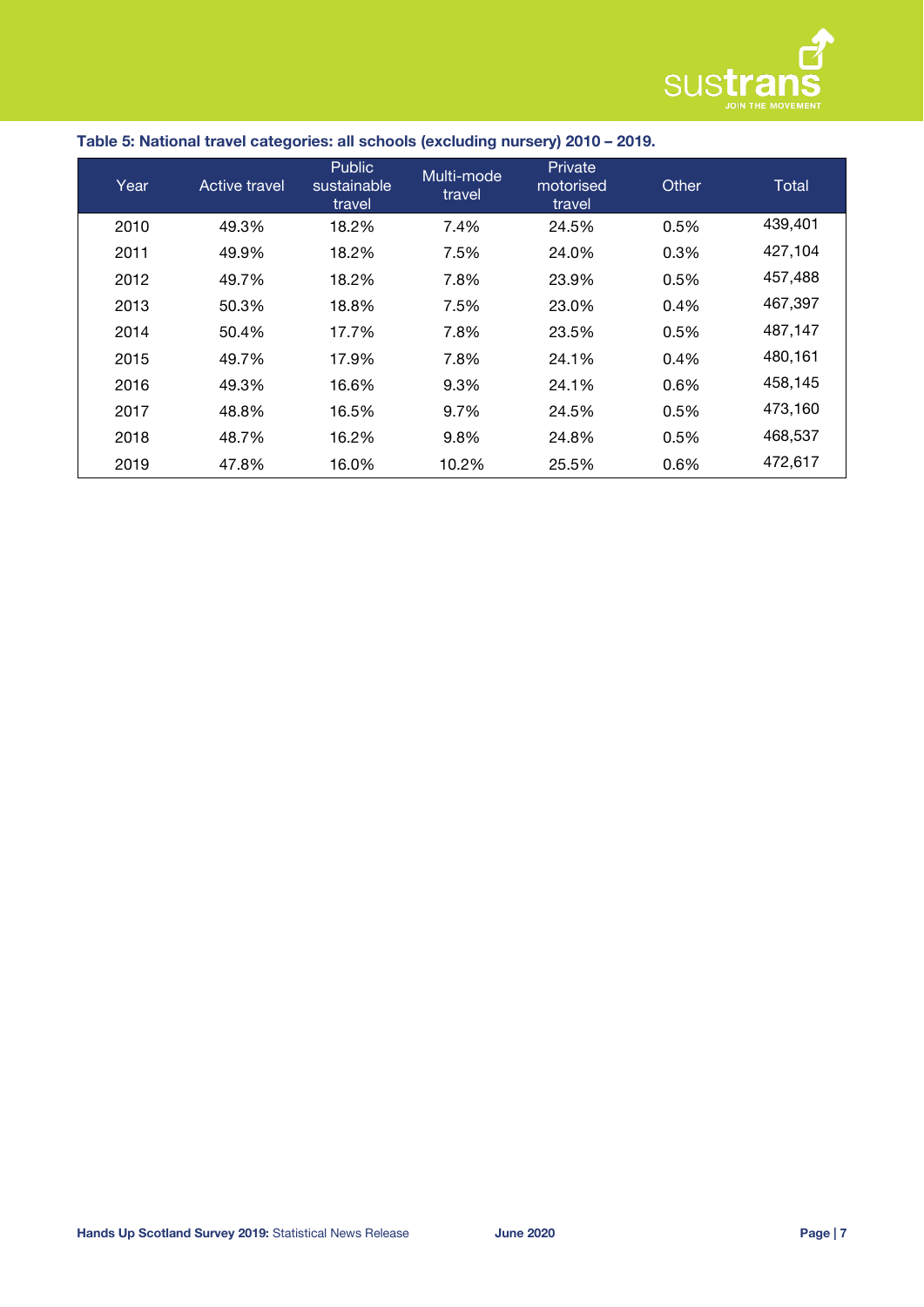

# **Technical Notes**

# **Data collection**

Data collection for the Hands Up Scotland Survey occurs on an annual basis in the second week of September. In 2019 data collection took place between 9th and 13th September. However, data from schools conducting the survey within a grace period of 1 week either side of the official survey date was accepted and included in the analysis.

All 32 local authorities in Scotland are invited to take part in the Hands Up Scotland Survey. The survey is designed to record information about any and all pupils enrolled in nursery, primary, secondary, SEN and independent schools in Scotland.

This approach is designed to produce a large national dataset which can be used to examine information on mode of travel to school in detail at a national, local authority and school level as well as by school type and year group.

Pupils of primary and secondary school age are asked to respond to the Hands Up Scotland Survey themselves. Assistance may be provided to nursery or SEN school pupils by a parent, guardian or member of school staff when responding to the survey, depending on the level of support required.

### **Response rates**

There are limitations to the comparability of data across years and school types; although survey design and methodology have remained consistent, response rates vary considerably over the 12 years that the Hands Up Scotland Survey has been conducted, and across school types. Survey receipt and response rates as a percentage of equivalent schools in Scotland and equivalent Scottish school roll are calculated using the Scottish Government Education Statistics. Data on the number of schools and their pupil roll are available for state primary, secondary and SEN schools from the Scottish Government. Pupil roll numbers are not published for state nursery or independent schools in Scotland.

Survey receipt and response rates as a percentage of Scottish/LA school roll and as a percentage of all schools in Scotland/LA are calculated using Scottish Government Education Statistics. As these data are not available for state nursery or independent schools, it is not possible to calculate receipt or response rates for these school types.

### **School type**

'All state schools' includes primary, secondary and SEN schools only.

'All schools' includes primary, secondary, SEN and independent schools only.

Nursery data is presented separately as the number of nursery school respondents has more than tripled since data was first collected. This large increase in nursery pupils participating over a short space of time, had the potential to skew the national statistic in favour of nursery pupil travel and potentially present drastic changes in school travel modes over the years. In addition to this, nurseries have very different operating times compared to the other school types. For example, some nursery pupils only attend mornings, afternoons, and part of the week. Whereas those aged primary and up are in full time education.

### **Interpreting results**

The aggregated national level results do not necessarily include the same pupils over time as the same local authorities/schools/pupils might not respond to the survey each year. The survey data is not weighted to take this into account. This may have implications for inter-year comparisons; particular caution should be applied when attempting to draw conclusions from small percentage point changes. For further information regarding school participation please refer to Table 1.5 *Local authority response rates: number of schools surveyed*, and Table 1.6 *Local authority response rates: number of schools returning data*, in the Hands Up Scotland Survey National Results data tables, available from Sustrans' website, available at:

#### <http://www.sustrans.org.uk/scotland/hands-up-scotland-survey>

Where the number of responses is low (less than 100), care should be taken when interpreting results. Percentage statistics based on a small number of responses may see large annual fluctuations.

A number of variables may impact on travel behaviour from year to year (e.g. weather conditions, school mergers, closures and relocations) as well as policies and schemes introduced by central government, local government or individual schools. Therefore, caution should be applied when seeking to interpret annual variations.

As the Hands up Scotland Survey is carried out over a one week period, weather conditions may differ considerably from year to year. It should be noted that weather conditions have an impact on travel choices and may influence pupil response to the survey, although the phrasing of the survey question aims to overcome this limitation as much as possible ('How do you normally travel to school?').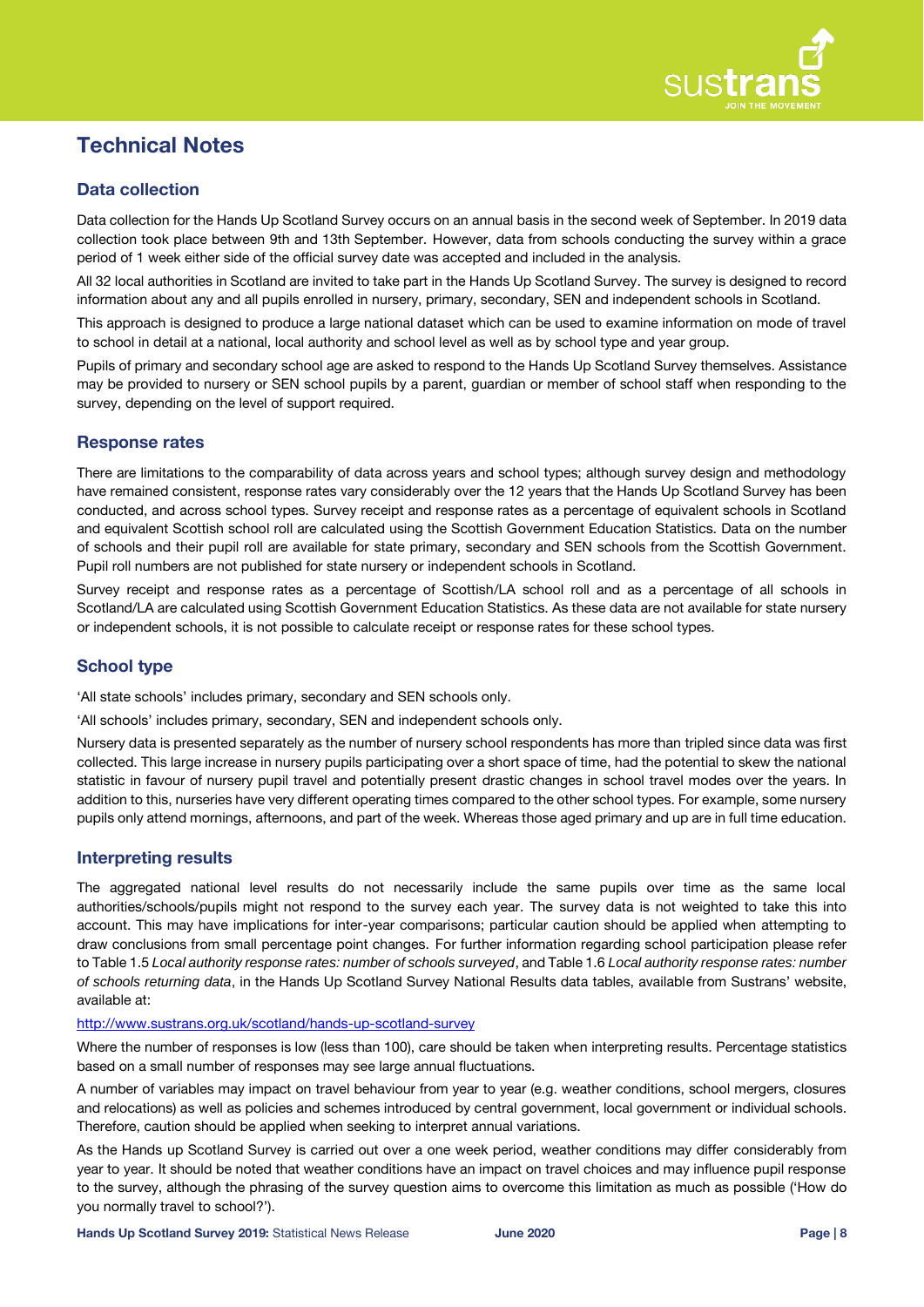

Due to rounding, row percentages may not always add up to 100%, and category totals may not always add up to the values presented for individual travel modes.

In 2008, the first year of the survey, Sustrans Scotland offered a prize draw as an incentive for school participation. In 2013, Sustrans Scotland offered a prize draw as an incentive to receive responses from all year groups. Between 2012 and 2013, the percentage of state schools responding to the survey increased from 77.0% to 78.7%. However, it is not possible to ascertain whether a proportion of these schools were encouraged by the incentive or whether this increase in school responses was the continuation of an overall trend. It is not possible to ascertain whether the survey mode options were read out in the same order in each school or class that participated between 2008 and 2015, as the mode options presented on the survey form were tabulated. The order of presentation was consistent between 2008 and 2012, and 2013 to 2015, but inconsistent between these two time periods. Since 2016, the modes have been listed, removing any ambiguity. It is not possible to ascertain whether any observed differences in mode share between these years were as a result of these changes, or other unrelated factors. An online survey platform was made available to schools and nurseries from 2016, as an alternative to sending paper survey forms to local authority officers. Local authority officers decided which method was most suitable to offer to schools in their area. The majority of local authorities opted to use the online survey platform but some continued with manual data entry by collecting paper survey forms.

Percentage point changes have been calculated based on the rounded figures presented in this summary report. If users wish to calculate percentage point change based on unrounded figures, please refer to the relevant tables in the Hands up Scotland Survey National Results data tables, available from Sustrans' website, available at: <http://www.sustrans.org.uk/scotland/hands-up-scotland-survey>

### **Confidentiality**

Where a percentage represents a value of between one and four pupils, it has been suppressed to maintain anonymity of respondents and replaced with an asterisk (\*). Where suppressed data is included in the mode category calculation, the value for that category has also been suppressed.

### **Official Statistics Publication**

The Hands up Scotland Survey has been designated an Official Statistic in Scotland by Parliamentary Order and is produced in line with the UK Statistics Authority Code of Practice for Official Statistics. The code covers a range of measures, such as relevance, integrity, quality, accessibility, value for money and freedom from political influence.

A Parliamentary Order was passed designating Sustrans as Official Statistics Providers as of 1st June 2012, prior to the publication of Hands up Scotland Survey 2011 results. The primary aim of Official Statistics in Scotland is to provide an accurate, up-to-date, comprehensive and meaningful picture of the economy and society to support the formulation and monitoring of economic and social policies by government and others.

More information on the standards of Official Statistics in Scotland is available at:

<http://www.scotland.gov.uk/Topics/Statistics/About>

### **Enquiries**

For media enquiries relating to the information contained in this, or any other Hands Up Scotland Survey documents, please contact Sustrans' Press Office on 0131 346 3010 or email at [press@sustrans.org.uk](mailto:press@sustrans.org.uk?subject=HUSS%202017%20enquiry,%20C/O%20Charlotte%20Otter)

Non-media enquiries about Hands Up Scotland Survey should be made to Sustrans' Hands Up Scotland Survey team, Sustrans Research & Monitoring Unit, 9 Haymarket Terrace, Edinburgh, EH12 5EZ or email:

#### [HandsUpScotland@sustrans.org.uk](mailto:HandsUpScotland@sustrans.org.uk?subject=HUSS%202017%20enquiry)

Where users wish to undertake more detailed analyses for a specific project and these documents do not provide the required information or format, a data request may be submitted. To submit a data request, please read the information and download the data request form at:

<http://www.sustrans.org.uk/scotland/hands-up-scotland-survey>

Sustrans' Research and Monitoring Unit assesses the impacts of Sustrans' work and evaluates the interventions of partners and clients across the UK, including extensive work with schools and young people. More information is available at:

<https://www.sustrans.org.uk/for-professionals/research-monitoring-and-evaluation/>